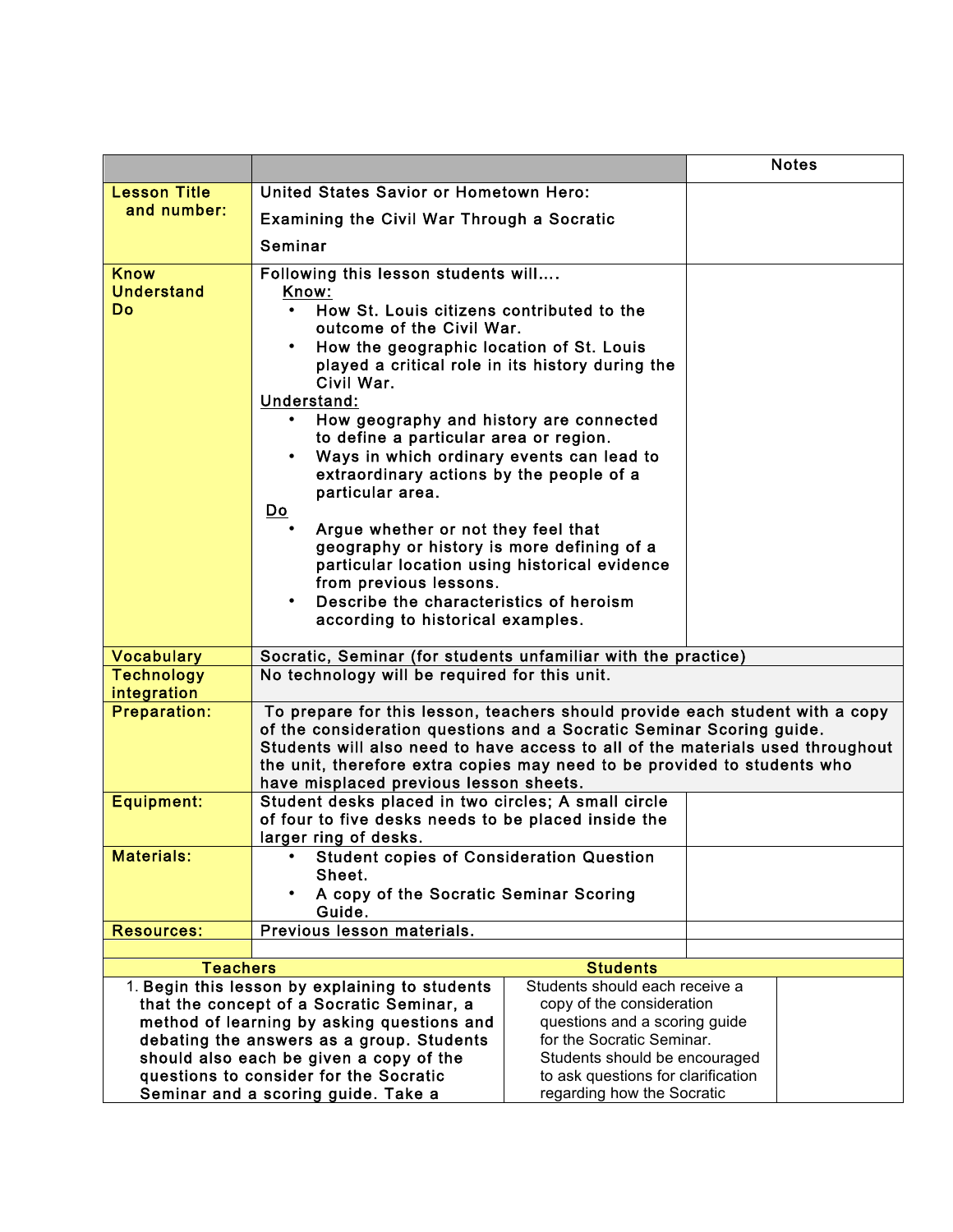| moment to explain how the scoring guide<br>will work during the discussion.                | seminar will be conducted.                            |  |
|--------------------------------------------------------------------------------------------|-------------------------------------------------------|--|
| 2. After explaining the concept of a Socratic                                              | Students should gather and                            |  |
| Seminar to students unfamiliar with the                                                    | have available previous                               |  |
| process, explain to students that this                                                     | material used during the                              |  |
| activity will be a summation of the unit,                                                  | unit to reference during                              |  |
| prior to the trip to the cemetery, that will be                                            | their discussion.                                     |  |
| using the materials and information they                                                   |                                                       |  |
| have learned throughout the unit.                                                          |                                                       |  |
| 3. Instruct students to begin answering,                                                   | <b>Students should begin</b>                          |  |
| individually, the questions for consideration                                              | answering the questions for                           |  |
| that will be used in the Socratic Seminar                                                  | consideration using                                   |  |
| discussion. Students should recognize that                                                 | material they have learned                            |  |
| there is no right or wrong answer for the                                                  | in this unit as a reference.                          |  |
| questions, but each question must be                                                       | At least two pieces of                                |  |
| supported with at least two examples or                                                    | supporting information<br>should be included for each |  |
| references from material they have learned<br>in this unit.                                | answer.                                               |  |
| 4. Place on the board numbers 1-5 with                                                     | As students finish their                              |  |
| space underneath each one. As students                                                     | questions, they should                                |  |
| complete their answers, ask them to come                                                   | come up to the board to                               |  |
| up and write their name under the question                                                 | sign their name under the                             |  |
| they feel they could answer the best. As                                                   | question they feel most                               |  |
| numbers fill up it is a good idea to close                                                 | comfortable answering.                                |  |
| them so that all of the questions have an                                                  |                                                       |  |
| even number of participants.                                                               |                                                       |  |
| 5. When all students have finished their                                                   | Students who have chosen                              |  |
| questions, begin the Socratic seminar by                                                   | question one should sit in                            |  |
| starting with question one. Have the                                                       | the inner circle or "fish                             |  |
| students who signed up for question one sit                                                | bowl". The beginning                                  |  |
| in the small circle in the center of the                                                   | discussion of question one                            |  |
| room, while the rest of the students sit in                                                | should be open only to the                            |  |
| the outer circle. Begin by opening the<br>question to just the inner circle for            | members of the fish bowl.                             |  |
| discussion. As students participate in the                                                 |                                                       |  |
| discussion, use the scoring guide to keep a                                                |                                                       |  |
| record of student participation, questions                                                 |                                                       |  |
| asked, etc.                                                                                |                                                       |  |
| 6. After the inner circle has completed their                                              | Students in the outer circle                          |  |
| discussion, open the conversation to                                                       | may begin participating in                            |  |
| students on the outside of the circle.                                                     | the discussion once the                               |  |
| Students may comment, ask questions, or                                                    | inner circle has been                                 |  |
| argue for or against the points made by the                                                | closed.                                               |  |
| inner circle. After dialogue has ended,                                                    |                                                       |  |
| proceed with the next four questions for                                                   |                                                       |  |
| discussion.                                                                                |                                                       |  |
| 7. After the discussion has been completed                                                 | Students should complete the                          |  |
| of the five questions, students should                                                     | reflection portion of their                           |  |
| complete the question analysis portion at                                                  | Socratic Seminar at the                               |  |
| the bottom of their scoring guide to reflect<br>on what they have learned from their peers | bottom of their scoring<br>guide.                     |  |
| during the Socratic Seminar discussion.                                                    |                                                       |  |
|                                                                                            |                                                       |  |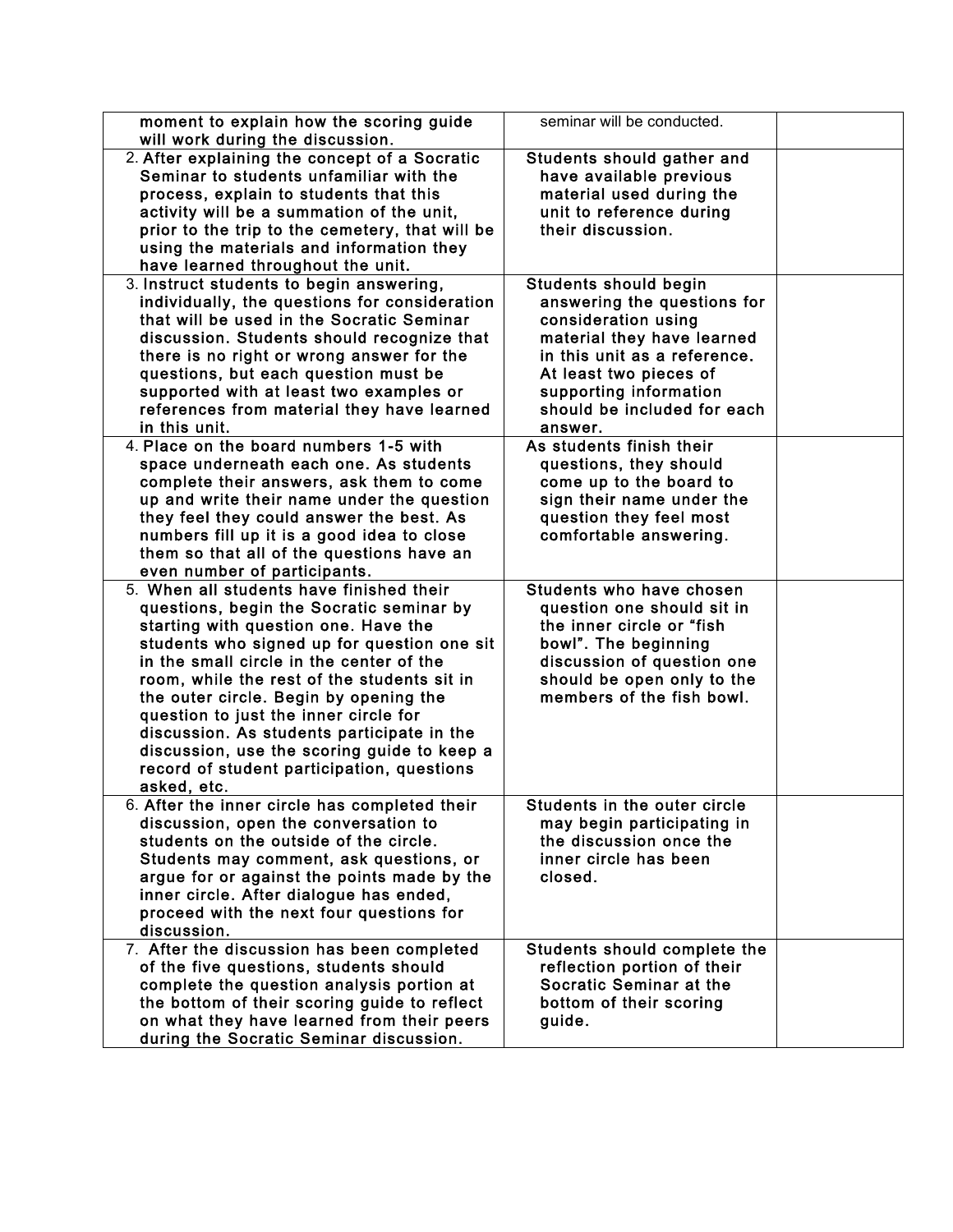Hometown Hero or United States Savior? A St. Louis Civil War Socratic Seminar<br>Directions: A Socratic Seminar is a method of learning based on the idea of asking questions and analyzing the answers through debate and discussion. Before beginning the Socratic Seminar, answer the questions below regarding information you have learned through your Civil War St. Louis Unit. For each questions you will need to support your answer with at least TWO pieces of supporting information from material covered throughout this unit. Your answers to these questions will be used during the discussion and debate.

What defines or shapes a particular place more; Its geography or its history?

Can a hero be a hero in any place at any time? For example, would James Eads have been a hero if he had lived anywhere else during the Civil War?

Can a person be considered a hero whether or not he or she is on the winning side of a conflict?

What is the most important characteristic or action that makes a person a hero?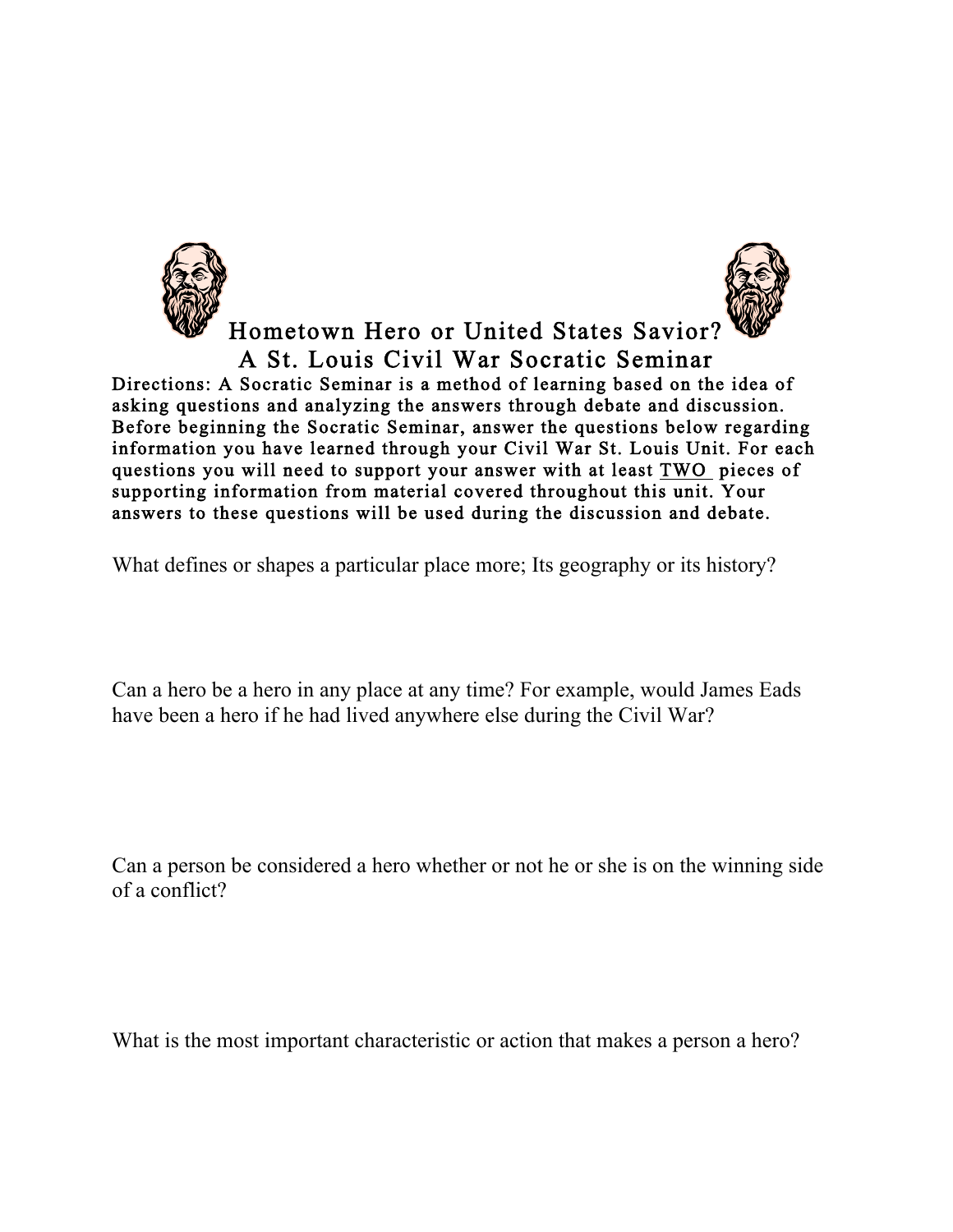Out of the St. Louis citizens we have studied who now rest in Bellefontaine Cemetery, who do YOU feel was the most heroic?

## Socratic Seminar Scoring Sheet

## How do you gain/lose your points for your Socratic Seminar participation?

| Criteria                                                               | Point          |
|------------------------------------------------------------------------|----------------|
|                                                                        | Value          |
| *You could ask a new question. This question has to encourage more     |                |
| discussion and ideas and has to be relevant to the topic.              |                |
| *You could use a quote from one of the sources or citizens to support  | $\mathfrak{D}$ |
| your answer.                                                           |                |
| *You can use evidence from your sources/notes/documents to agree or    |                |
| disagree with one of your classmates.                                  | 2              |
| *You can use a specific document/source to support one of your own     | C              |
| points.                                                                |                |
| *You can agree/disagree with the statement of a classmate using your   |                |
| own ideas without supporting evidence.                                 |                |
| *Failure to show respect or courtesy towards your peers during the     |                |
| discussion. This includes engaging in other activities/conversation    | $-2.$          |
| while others are speaking.                                             |                |
| *Stating ideas/arguments without evidence, support or relevancy to the | - 1            |
| topic.                                                                 |                |

| Points   Below |                         | Approaching                | Meets/Exceeds          |
|----------------|-------------------------|----------------------------|------------------------|
|                | Expectations            | Expectations               | Expectations           |
|                | $\vert$ 0-5 Points (0%- | Points $(50% -$<br>$6 - 8$ | $9-12 + Points (70% -$ |
|                |                         | $60\%$                     | $100\%$                |

## Socratic Seminar Written Reflection

- 1. Identify one classmate who made a point/argument during the seminar that helped you to better understand one of the questions. Be sure and include how their answer gave you better understanding. (2 points)
- 2. Identify one classmate who made a point/argument that you strongly agreed with. Explain why you agreed with his/her idea. (2 points)